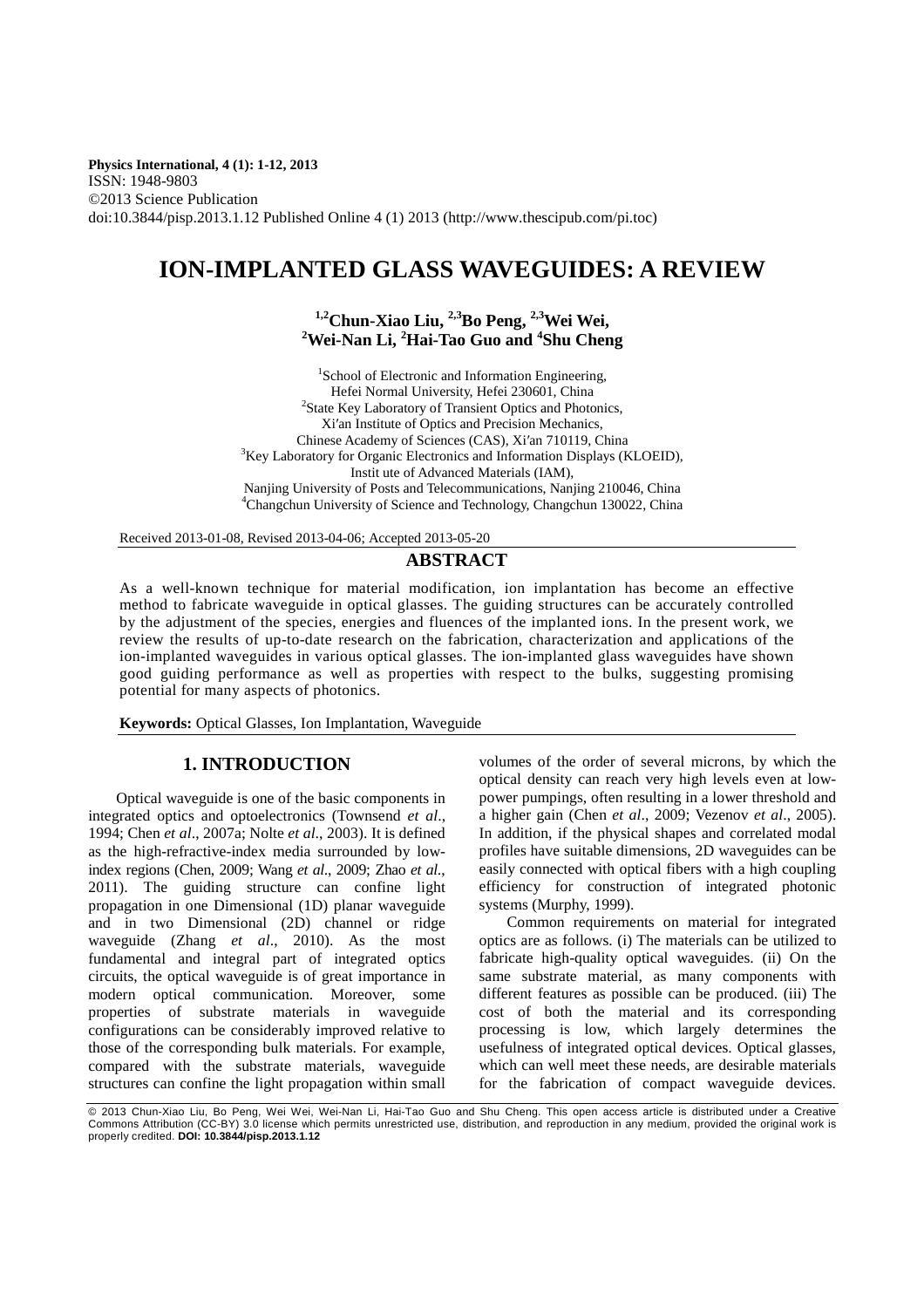Compared with the optical crystals and semiconductors and polymers, optical glass waveguides have outstanding advantages, especially in the economic considerations.

 Optical waveguides have been fabricated in various glass substrates using various techniques such as ion exchange (Veasey *et al*., 1999; Righini *et al*., 2001; Svecova *et al*., 2008), femtosecond laser inscription (Psaila *et al*., 2007; Valle *et al*., 2005; Mairaj *et al*., 2002), sol-gel (Najafi *et al*., 1998) and ion implantation (Okur and Townsend, 1997; Sum *et al*., 2005). Among these techniques, ion implantation possesses one of the most advantageous characteristics, that is, the wide applicability of materials (Chen *et al*., 2007a). It has been applied to produce versatile guiding devices in more than 100 materials, since the first proton-implanted waveguide in fused silica was reported in 1968 (Townsend *et al*., 1994). Moreover, ion implantation allows accurate control of both dopant composition and penetration depth through the choice of the species and the energy of the ions (Jaque and Chen, 2009; Kip *et al*., 1995).

 Townsend *et al*. (1994) presented the first overview of the ion-implanted waveguides in insulating materials. Chen *et al*. (2007a) summarized the progress of the same research topics between 1994 to 2006. Chen (2008) reviewed the development of 2D waveguide production in insulating materials by ion implantation. However, owing to the research field is highly active, there have been in recent years a large number of achievements in this area that make necessary and updated review summarizing them. In this work, we have focused on photonic guing structures in optical glasses produced by ion implantation, giving a state-of-the-art summary of the field. The main content in the review is as follows. Section 2 described the basic methods used for the fabrication and characterization of ion-implanted waveguides. Section 3 summarized the recent results of optical waveguides in various optical glasses formed by ion implantation and their properties. Section 4 introduced the main applications related ion-implanted waveguides in optical area.

#### **1.1. Fabrication and Investigation Methods**

 We will describe the fabrication and investigation methods of ion-implanted waveguides. For details, some important aspects of ion implantation such as mechanisms and processing, refractive index reconstruction method (reflectivity calculation method), waveguide coupling techniques (prism-coupling and end-face coupling methods), annealing treatments and loss measurement methods will be discussed.

#### **1.2. Ion Implantation Technique**

 Ion implantation is one of the most important techniques for modifying materials surface properties and it has been proven to be an effective method to fabricate waveguides, owing to its superior controllability and reproducibility. Compared with other techniques such as ion exchange and metal ion in diffusion, ion implantation is not limited to the Curie temperature of substrate materials. In the research area of ion-implanted waveguides, accelerators are more often used because they offer high energies of specific implanted ions at acceptable doses. The implanted ions, normally with positive charges, are extracted out from the sources, experiencing acceleration and mass/energy selection and bombarded into the target materials by beam scanning technique, by which uniform irradiation is ensured over the sample surface (Chen *et al*., 2007a). The ion implanted waveguide technique is sorted to two different strategies named light-ion implantation and heavy-ion implantation, according to the mass of implanted ions. The ions used in the light-ion implantation are protons or Helium ions, however, the ions used in the heavy one usually are  $C^+$ ,  $O^+$  and  $Cu^+$ . The light-ion implantation requires higher dose than the heavy-ion implantation to form waveguide structures. In some materials, fluence of only  $10^{13}$  ions/cm<sup>2</sup> magnitude is sufficient for the heavy-ion implanted waveguide formation.

 During implantation processes, the losses of incident ions include two different kinds of physical mechanisms called nuclear energy deposition and electronic energy deposition. Those energy depositions would cause the distortion of the substrate material near the surface region and induce the variation of refractive index. At the end of the ion range, an optical barrier with a relatively low refractive index compared with the substrate is formed by the nuclear energy deposition. Meanwhile, refractive index would increase or be slightly disturbed between the air and the optical barrier, which is mainly decided by electronic energy deposition. The propagation light would be well confined by air and optical barrier in optical waveguide. Therefore, we can control the ion species, energies, doses and post-annealing treatments to fabricate valuable waveguides.

 The 1D planar waveguide could be fabricated by direct ion implantation, since it only needs entire implantation of the bulk surface. For 2D channel waveguides, we can make use of mask-assisted ionimplantation to form surface structures. Not to lose the generality, helium-implanted Nd:CBN optical-stripe waveguide is discussed here as an example.

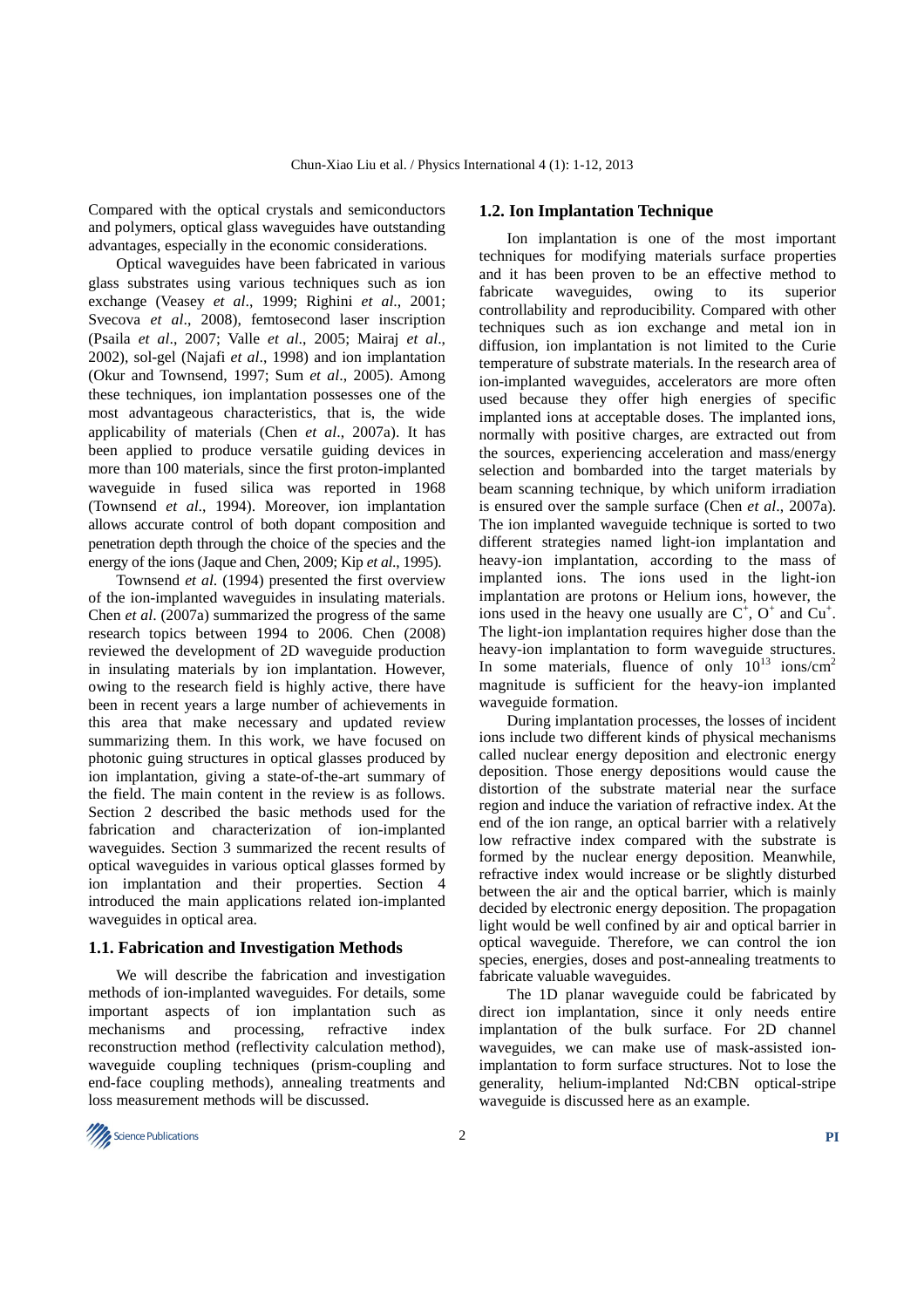

#### Chun-Xiao Liu et al. / Physics International 4 (1): 1-12, 2013

**Fig. 1.** (Color online) Schematic of the stripe waveguide fabrication process in a Nd:CBN crystal. The inset shows the microscope image of the stripe waveguide cross section (data obtained from Tan *et al*., 2009)

Stripe waveguide

**Figure 1** shows the schematic plot of the mask-assistant ion implantation for the channel waveguide fabrication in neodymium-doped calcium barium niobate crystals. In the process, triple-energy helium ions are implanted into the sample surface containing a series of straight photoresist stripes. Owing to the blocking effect of the photoresist mask stripes, the incident He ions construct a ridged barrier wall buried inside the substrate, forming stripe waveguides in Nd:CBN (Tan *et al*., 2009). In addition, if the implantation induces index increases of irradiated regions, channel waveguides can be fabricated by one-step ion implantation with standard lithograph in some materials, such as LiNbO<sub>3</sub> (Chen *et al.*, 2007b).

 $0 \, \text{µm}$ 

#### **1.3. Thermal Treatment**

 High energy ion implantation can form waveguide in many optical materials, but meanwhile produces point defects or color centers by electronic excitation and nuclear collisions, which will unavoidably increase propagation loss in the waveguide due to absorption or scattering effects. Thermal annealing is a means of altering the residual effects of densification, viscous flow and anisotropic deformation in the implanted layer, improving the electro-optic or non-linear optic properties (Johnson *et al*., 1996). Conventional furnace annealing (Gumennik *et al*., 2005), rapid thermal annealing (Feuster *et al*., 1994) and laser annealing (Townsend and Olivares, 1997) are most commonly used to improve the optical performance of all the ion-implanted waveguides fabricated by the technique of ion implantation, reducing both the frequency of color centers and propagation loss. In the case of conventional furnace annealing treatment, samples are annealed for a few tens of minutes to several

hours at temperatures ranging from 200-500°C in some atmosphere (air, nitrogen and so on) or vacuum conditions, depending on the substrate properties. Moreover, the rapid thermal annealing can reduce the induced defects and avoid unwanted diffusion of the implanted ions at the same time. For laser annealing, laser energy may be confined to the surface layer by using strongly absorbed radiation, resulting in local heating which can remove intrinsic defects and induce crystalline regrowth or solid phase epitaxy.

Substrate

## **1.4. Waveguide Coupling Methods**

 The basic investigations of waveguides are to evaluate the confinement of light and measure the effective refractive index of the guided modes. The corresponding methods are end-face coupling and prism coupling, respectively.

#### **1.5. Prism Coupling Method**

 The well-known prism-coupling method is used to measure the effective refractive indices of the guided modes. During the prism-coupling measurement, a laser beam strikes the base of a rutile prism, which is brought into contact with the samples. A silicon photo detector is used to detect the intensity of the reflected light from the prism bottom. The prism, waveguide and photo detector are mounted on a rotary table so that the incident angle of the laser beam could be adjusted. When the resonant condition is satisfied, the laser beam would be coupled into the waveguide region and a lack of reflected light would result in a dip. Combining with the prism refractive index and the dark-mode spectra, the effective refractive indices of the guided modes could be calculated.

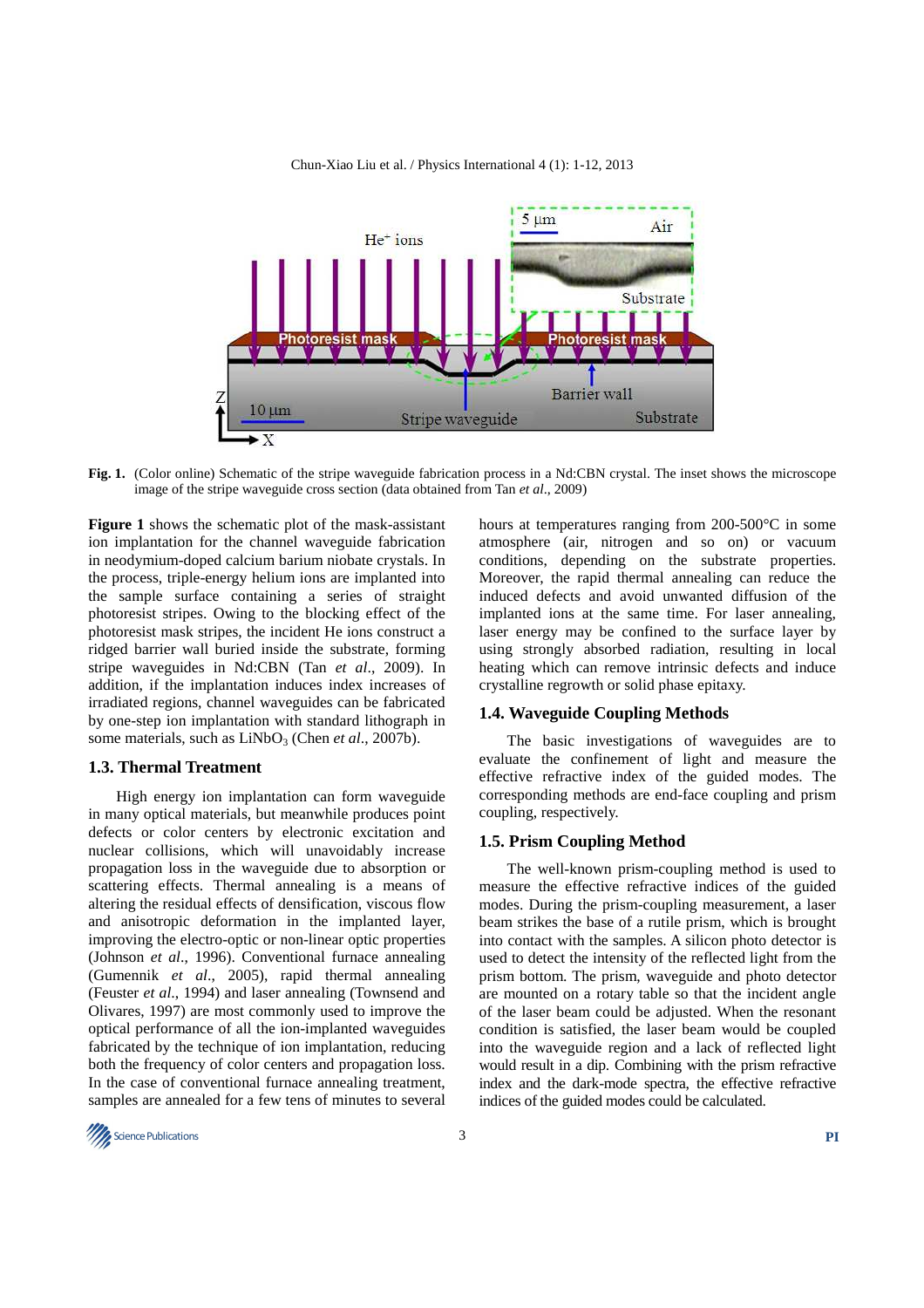Chun-Xiao Liu et al. / Physics International 4 (1): 1-12, 2013



**Fig. 2.** (Color online) Schematics of the refractive-index profiles of the ion-implanted waveguides: (a) barrier-type and (b) enhanced-well + barrier-type

#### **1.6. End-Face Coupling Method**

 A conventional end-face coupling optical system is carried out to record the near-field intensity distribution. During the measurement, a light beam, either focused by microscopic lenses or directly output from a fiber, is coupled into the waveguide to excite the guided modes and another microscope objective lens collects the light from the output facet of the waveguide, which is imaged onto a CCD camera.

## **1.7. Refractive Index Distribution**

 Optical waveguides are defined as high-refractiveindex material surrounded by low-index layer. The refractive index distribution is very important for investigating the characteristics of optical waveguides. It decides the waveguide properties such as guide mode and the nonlinear properties. To study the properties of waveguides, the refractive index distribution would be a basic problem. The related investigation will provide theory instruction for optical waveguide devices. Owing to the direct measurement of the refractive index distribution is quite complicated, many methods have been developed to reconstruct the refractive index distribution, including the inverse Wentzel-Kramers-Brillouin (White and Heidrich, 1976), the parameterized index profile reconstruction (Fluck *et al*., 1993) and the Reflectivity Calculation Method (RCM) (Chandler and Lama, 1986). The RCM based on the effective refractive indices of the guided modes has been proven to be particularly successful for ion-implanted waveguides. In this method, we firstly choose a conceivable function for the index profile characterized by a set of parameters, which is constructed from two half Gaussians. secondly, the mode indices of this hypothetical profile are calculated by RCM. Thirdly, we compare these theoretical mode index values with the experimental ones obtained from dark-mode spectroscopy (so-called m-lines). Lastly, keep changing the parameters to alter the index profile shape until the theoretical mode indices match the experimental ones within a satisfactory error. The final profile is therefore assumed to approximately depict the refractive index distribution in the waveguide.

 As shown in **Fig. 2**, refractive index distributions of ion-implanted waveguides usually are divided into two categories: barrier-type and enhanced-well+ barrier-type index profiles. The well-known distribution is the "optical-barrier"-confined one, which was first proposed by Townsend *et al*. (1994). The optical barrier could be the result of the damage suffered as a consequence of the nuclear stopping of the implanted ions at the end of the tracks. The light can be confined between the barrier and the sample surface (air). The typical "enhanced-well+ barrier-type" distribution contains an enhanced well with a positive index change in the waveguide region and an optical barrier with a negative index change at the boundaries of the waveguide and the substrate. This means the waveguide is confined not only by the indexenhanced well but also by the optical barrier.

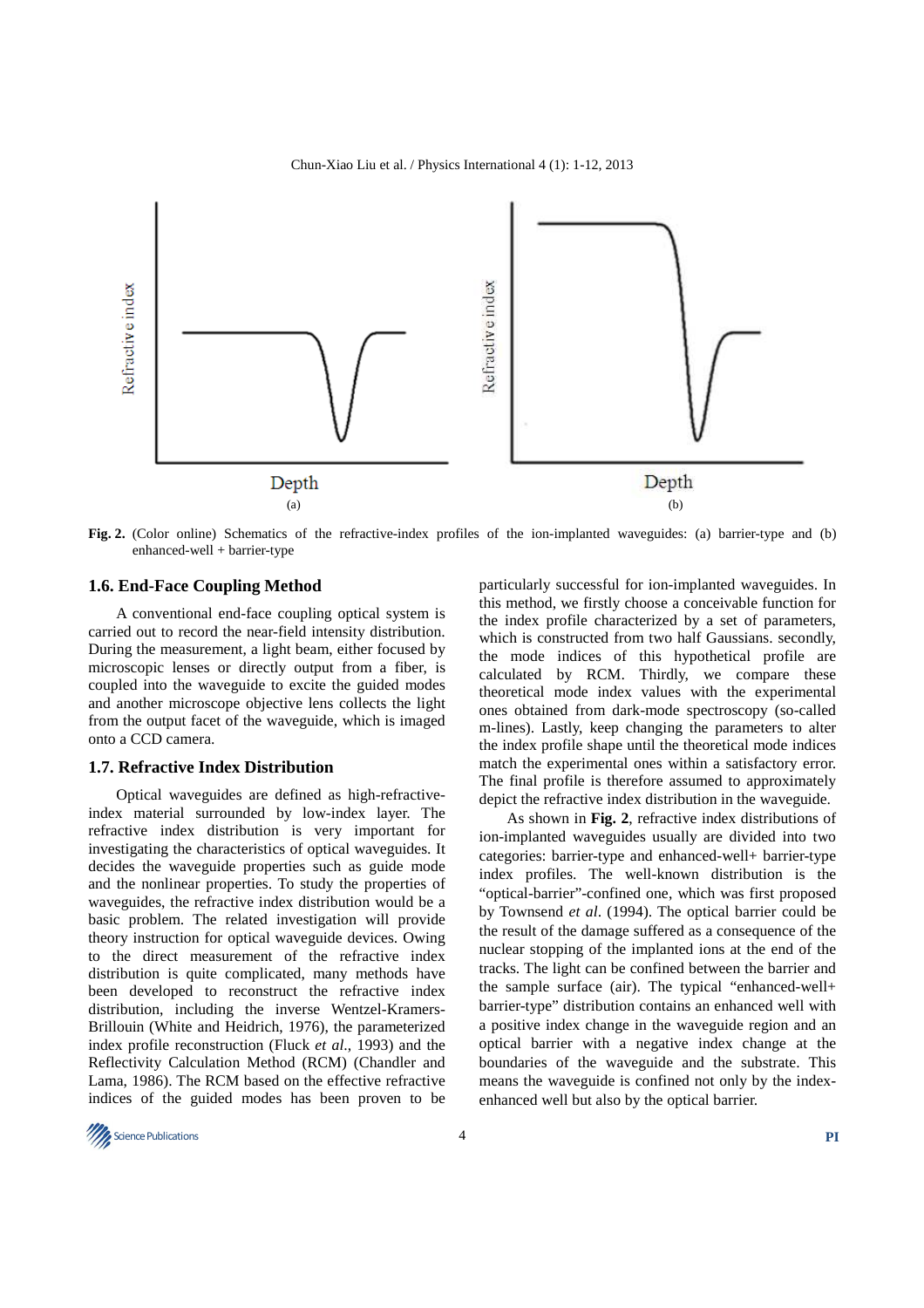Chun-Xiao Liu et al. / Physics International 4 (1): 1-12, 2013







**Fig. 4.** Schematic of the experimental setup for loss measurement through back-reflection method

#### **1.8. Waveguide Loss Measurement**

 The propagation loss is one of the most critical parameters for evaluating the guiding properties of waveguides. It could be measured based on the coupling techniques mentioned earlier. The attenuation of ionimplanted waveguides is mainly caused by absorption, surface scattering, refractive index profiles and end facet polishing quality. A number of methods have been developed to measure the waveguide propagation loss, including moving fiber probe techniques (Wang *et al*., 2007), back-reflection methods (Ramponi *et al*., 2002) and Fabry-Perot resonance methods (Regener and Sohler, 1985).

# **1.9. Moving Fiber Probe Technique**

 The moving fiber probe technique bases on the prism-coupling system. The schematic set-up is shown in **Fig. 3**. When a laser beam excites a particular waveguide mode, a fiber probe scans down the length of the propagation streak to measure the scattered light from the surface of the waveguide. The detected light intensity is plotted as a function of the propagation distance. A computer code based on least-squares theory is used to

compute the measured loss.

#### **1.10. Back-Reflection Method**

 The back-reflection method is suitable for measuring the propagation loss of planar waveguides, as shown in **Fig. 4**. In this method, the injected light is divided into two beams by a beam splitter. One of them is monitored by a detector (PM1). A cylindrical lens couples the light into the waveguide. A microscope objective lens couples the light out of the waveguide and images the near-field mode profile onto another detector (PM2). The sample is mounted on a six-dimensional stage to achieve the maximum coupling efficiency between the injected light and the fundamental mode of the planar waveguide. According to the given formula (Ramponi *et al*., 2002) and the measured parameters, the propagation loss can be calculated.

#### **1.11. Fabry-Perot Resonance Method**

 In **Fig. 5**, the laser beam is end-face coupled to the channel waveguide resonator, which is placed in a small crystal oven. The near-field intensity distribution of the transmitted light is recorded by a detector.

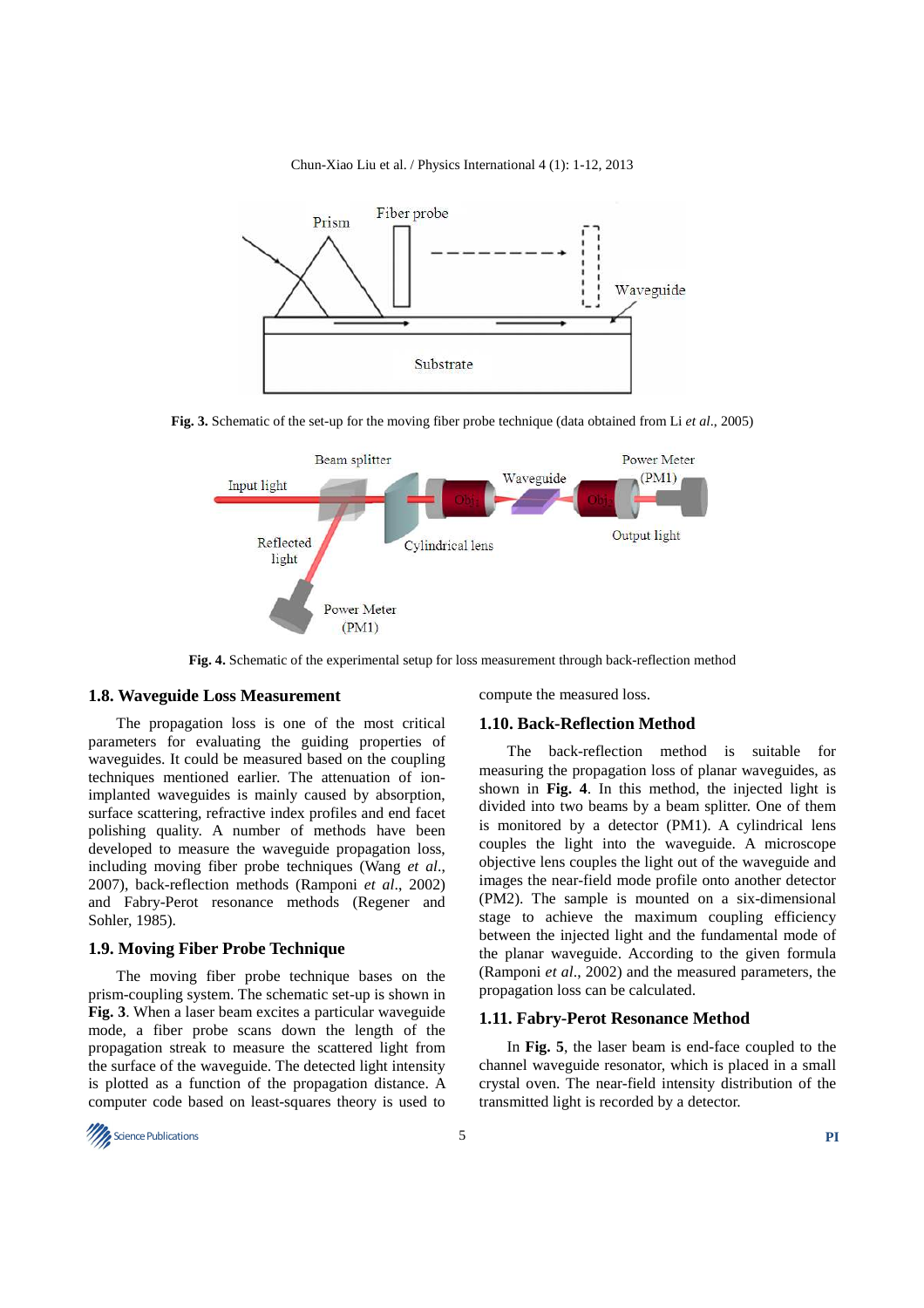

Chun-Xiao Liu et al. / Physics International 4 (1): 1-12, 2013

**Fig. 5.** Schematic of the experimental setup for loss measurement through Fabry-Perot resonance method



**Fig. 6.** Near-field intensity distribution of quazi-TE<sub>00</sub> mode of the channel waveguide in  $Yb^{3+}$ -doped silicate glasses (data obtained from Liu *et al*., 2012a)

Simultaneously, a fraction of the transmitted intensity could be measured by a photodiode as a function of the crystal temperature (Regener and Sohler, 1985). Based on the experimental results and the standard formula, the channel waveguide propagation loss can be evaluated.

# **1.12. Optical Glasses**

 Various optical glasses including silicates, phosphates, tellurites and chalcogenides are perfect hosts for doping of various rare earth ions, such as  $Yb^{3+}$ ,  $Er^{3+}$ and  $Nd^{3+}$ , showing excellent laser performances and practical applications in optical communication. The most common method for waveguide formation in

optical glasses is ion exchange, in which waveguides are fabricated by the exchange of specific ions between the substrate and the ambient chemical liquid (Chen, 2008; Ramaswamy and Srivastava, 1988). However, ion implantation has been successfully utilized to manufacture guiding structures in a wide range of optical glasses.

#### **1.13. Silicate Glass**

 Due to the high solubility for rare-earth ions and good chemical stability, silicate glasses are excellent candidates for waveguide amplifiers and lasers. Planar and channel waveguides in silicate glasses have been fabricated by the conventional exchange of  $K^+$  /Na<sup>+</sup> or  $Ag^{\dagger}/Na^{\dagger}$  ions.

 Kakarantzas *et al*. (2003) reported the fabrication of standard optical barrier-type waveguides in silicate glasses by implanting helium ions at a fluence of  $\sim 10^{16}$ ions/cm<sup>2</sup> in 1992. In this case, the low-index barrier is the only confinement for the waveguide, which degrades the waveguide quality (Townsend *et al*., 1994). In detail, the longitudinal width of the barrier normally is small, which results in the obvious leakage of the light energy through the barrier into the substrate regions due to optical tunneling effects. This phenomenon is obvious for all barrier-confined waveguides, particularly when the barrier layers are very thin (Chen *et al*., 2007a). Nevertheless, multiple-energy ion implantations are necessary to solve the problem, which can broaden the barrier. Therefore, the tunneling effect can be considerably reduced, resulting in a better confinement of the light modes. Liu *et al*. (2012a) have obtained monomode optical planar and channel waveguides in  $Yb^{3+}$ -doped silicate glasses by  $(450+500+550)$  keV helium ion implantation at the doses of  $(2+2+2)\times10^{16}$  $\frac{\text{N}}{\text{N}}$ . After the triple-energy  $\text{He}^+$  implantation, the optical barrier is broadened to 0.2 µm, which improves the guiding properties. **Figure 6** shows the three-Dimensional (3D) near-field intensity distribution of the  $TE_{00}$  mode of the channel waveguide. As one can see, the light is indeed confined both in the vertical and in the

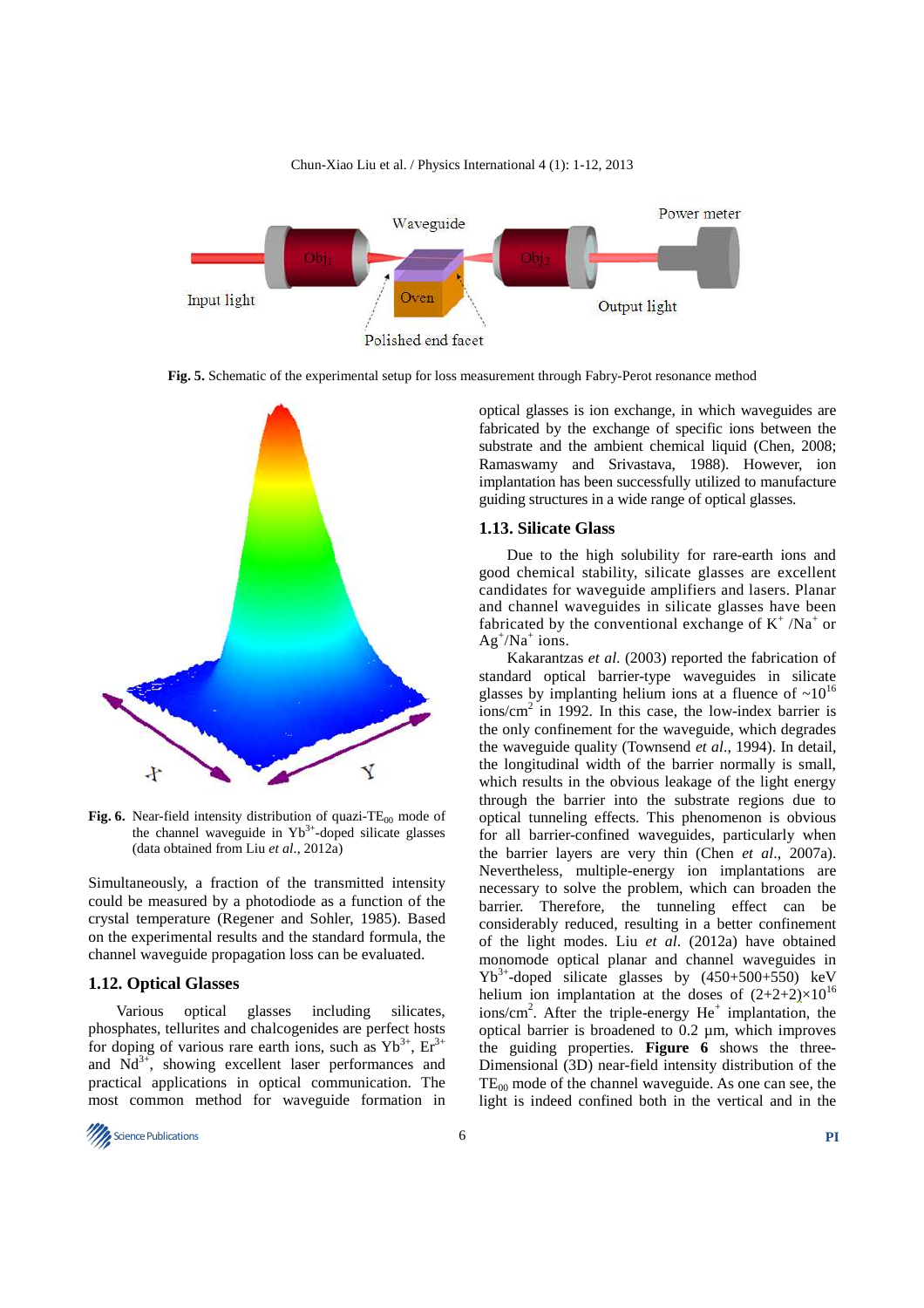lateral direction. On the other hand, the refractive index of waveguides, especially for the heavy ion-implanted cases, might first experience a positive change in the main region of the incident ion's trajectory, forming an enhanced index well, which confines the guided light in a non-leaky manner. Wang *et al*. (2007) have reported on the fabrication and characterization of low-loss planar and stripe waveguides in a  $Nd^{3+}$ -doped glass by 6.0 MeV oxygen-ion implantation at a dose of  $1\times10^{15}$  ions/cm<sup>2</sup>. The planar waveguides in the  $Yb^{3+}$ -doped silicate glasses have also been fabricated by 4.0 MeV  $C^{2+}$  and 6.0 MeV O 3+ ion implantation, respectively (Liu *et al*., 2012b; 2012c). Recently, Liu *et al.* (2013) have also reported the low-dose carbon-implanted planar waveguides in  $Er^{3+}/Yb^{3+}$  co-doped silicate glasses. All of the above results show that a refractive index enhanced region as well as an optical barrier have been created after the heavy ion-implantation processing.

 Owing to the complex compositions and disordered structures, the mechanism of waveguide formation in silicate glasses is usually complicated. The positive change of refractive index in the waveguide region may be due to the compaction effect during the process of implantation, which is usually accompanied by an increase in physical density in the corresponding region (Townsend *et al*., 1994; Chen *et al*., 2007a; Wang *et al*., 2007). Moreover, Liu *et al*. (2012b; 2012c) have thought, the non-bridging oxygens induced by the implantationirradiation in the waveguide region may also cause the formation of the enhanced well, which is due to the fact that the ionic refractivity of non-bridging oxygens is larger than that of bridging oxygens in the oxide glasses. However, it should be noted that no positive index change was observed in Kakarantzas *et al*. (2003) work. Further experimental investigations are required for greater understanding. The optical barrier could be the result of damage suffered as a consequence of the nuclear stopping of the implanted ions at the end of the tracks, where decreases in both physical density and refractive index. The view on the optical barrier has been accepted by more and more researchers (Townsend *et al*., 1994; Chen *et al*., 2007a; Wang *et al*., 2007; Jiang *et al*., 2000). Liu *et al*. (2012d) have recently reported the characterization of planar waveguides in  $Yb^{3+}$ -doped silicate glasses fabricated by double-energy proton implantation at a total dose of  $3\times10^{16}$  ions/cm<sup>2</sup> and pointed out implanting ions how to get along with the components of the substrate. The work introduces the ion exchange between proton and Na<sup>+</sup> ions. As a result, Na<sup>+</sup> ion is replaced by  $H^+$  ion during the reaction of ion exchange and then occupies the void that was caused by

proton implantation at the end of ions track or migrates from the vicinity of the damage peak. As one know, the radius of  $H^+$  ion is much smaller than that of Na<sup>+</sup> ion, so the structure of the silicate glass becomes relaxed and the volume turns large in the terminal region. Therefore, both the physical density and the refractive index reduce reasonably and the optical barrier is formed.

#### **1.14. Phosphate Glass**

 Owing to the rapid development of both optical communication and series high power laser devices used as the laser driven Inertia Confined Fusion (ICF), phosphate glasses, especially  $Er^{3+}/Yb^{3+}$ , Nd<sup>3+</sup> and Yb<sup>3+</sup>doped phosphate glasses have received more and more attentions. Among a variety of  $Er^{3+}$ -doped materials, phosphate glass has been proven to be one of the most promising hosts for the high concentration doping of  $Er^{3+}$ ions.  $Nd^{3+}$ -doped phosphate glass is one of the excellent laser materials and has been extensively used for the laser output at 1.064  $\mu$ m. Yb<sup>3+</sup>-doped phosphate glasses exhibit high emission cross-section, broad absorption and emission band and long fluorescence lifetime (1-2 ms), making them particularly attractive to generate ultra short pulses and tunable laser sources. The most common method for waveguide fabrication in phosphate glasses is the process of ion exchange, where alkali ions in the glass are exchanged for ions with larger polarizability, thus causing an increase in the refractive index near the glass surface (Veasey *et al*., 2000). Alternatively, ion implantation has become one of the promising techniques to produce waveguides in phosphate glasses.

 Earlier work on the ion-implanted waveguides in phosphate glasses was done by Chen *et al*. (2002). They reported the planar waveguides formation in  $Er^{3+}/Yb^{3+}$ co-doped phosphate glasses by the implantations of  $He<sup>+</sup>$ or Si<sup>+</sup> ions, respectively. It was found that the refractive indices in the waveguide and the barrier regions have considerable negative changes after the ion implantations. By combining He<sup>+</sup> ion implantation and Ar<sup>+</sup> sputtering etching, Tan *et al*. (2007) fabricated ridge waveguides in  $Er^{3+}/Yb^{3+}$  co-doped phosphate glasses. Its optical characterization showed that there is little refractive index change in the guiding region and a barrier with a lower refractive index at the end of ion range. Recently, Liu *et al*. (2011; 2012e) investigated the optical properties of helium-implanted waveguides in  $Nd^{3+}$  and  $Yb^{3+}$ -doped phosphate glasses, respectively. In the study, the refractive indices in the waveguide and the barrier regions were reduced by 0.005 and 0.119 in  $Nd^{3+}$ -doped phosphate glasses, while in  $Yb^{3+}$ -doped

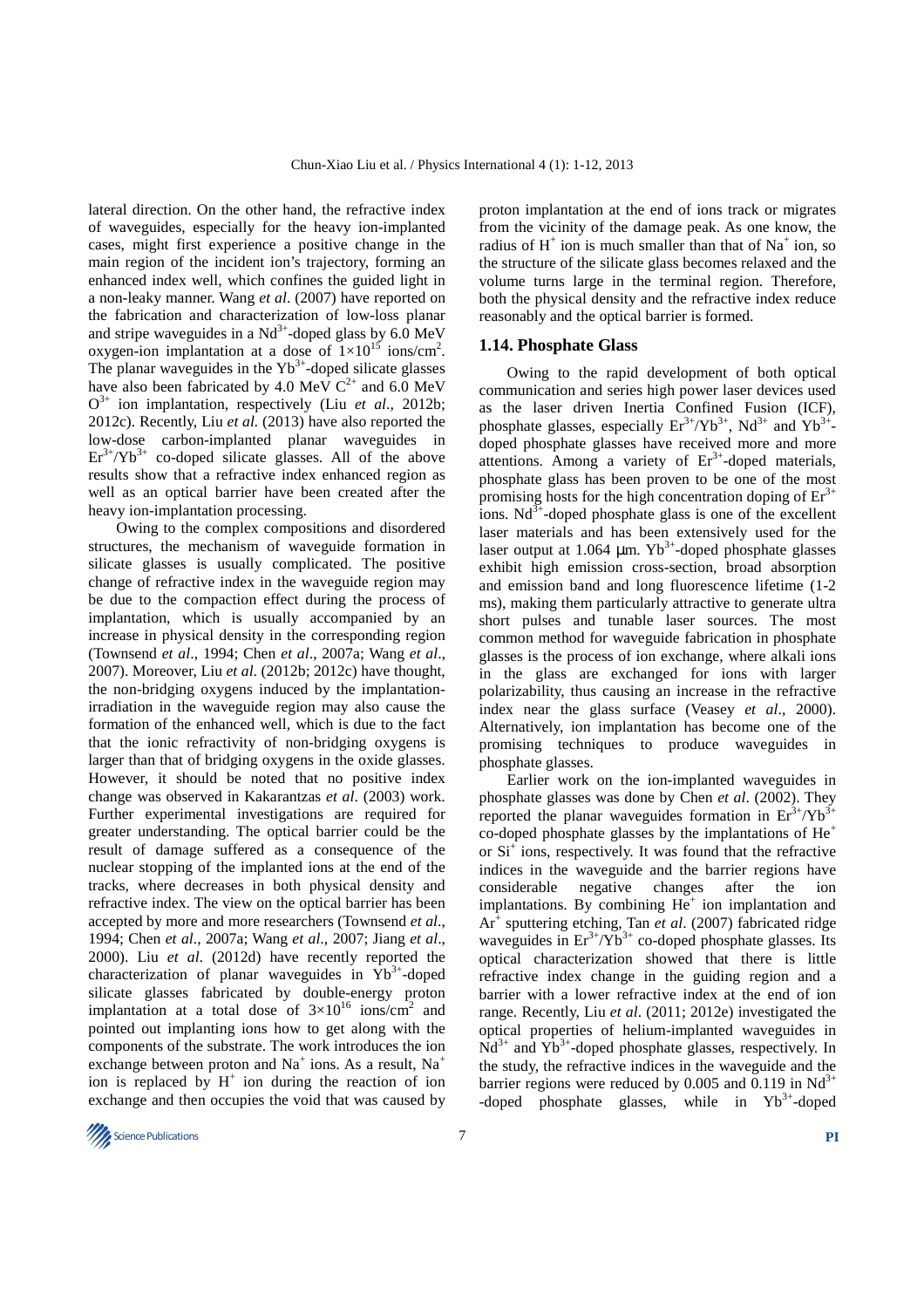phosphate glasses, these index decrease in the two regions were 0.007 and 0.050, respectively.

 As one can see, all above-mentioned results show the ion-implanted phosphate glass waveguides were typical barrier-confined. The propagation losses of such waveguides usually are high, because of the relatively poor confinement of the light inside the waveguide region. In order to obtain acceptable guiding properties of the waveguides in  $Nd^{3+}$  and  $Yb^{3+}$ -doped phosphate glasses formed by triple-energy helium implantation, Liu *et al*. (2011; 2012e) carried out continuous annealing treatments in atmosphere. They found that the refractive indices in the waveguide regions, to varying degrees, rise with each annealing treatment, owing to recovery of damages. Furthermore, the attenuation values of helium-implanted  $Nd^{3+}$  and  $Yb^{3+}$ -doped phosphate glass waveguides could be considerably reduced to be ~2.06 and 1.52 dB/cm after the thermal treatments, respectively.

## **1.15. Fused Silica Glass**

 Fused silica (quartz) is a high purity synthetic amorphous silicon dioxide with only two elements  $(SiO<sub>2</sub>)$ . It has a number of excellent properties that include near zero thermal expansion, excellent transparency from the UV to the near IR, good chemical inertness, low dielectric constant and low cost. Moreover, the refractive index of fused silica is very close to that of the commercial fibers, making it a attractive substrate material for integrated optics applications (Harry *et al*., 2006).

 Schineller *et al*. (1968) reported the first ionimplanted planar waveguides in fused silica by using proton implantation. By combining B or Li ion implantation and lithographic technique, Kersten *et al*. (1991) studied the first ion-implanted channel waveguides in 1976. Since then, numerous researchers have investigated the waveguides formed in fused silica and analyzed their properties. Two representative examples are as following. Wang *et al*. (2004) reported on planar waveguides in fused silica by 3.0 MeV oxygen ion implantation at the dose of  $1 \times 10^{15}$  ions/cm<sup>2</sup> and attenuation coefficient of 0.14 dB/cm was obtained for the thermal treated samples. Leech *et al*. (1996) investigated channel waveguides in fused silica produced by MeV Si, P or Ge ion implantation, in which the propagation losses were only of 0.1 to 0.2 dB/cm at the telecommunication wavelength of 1.3 and 1.5 µm. As mentioned above, one of most important characteristics for ion-implanted fused silica waveguides is low loss. Previous studies have shown that the waveguide with

optical losses of less than 1 dB/cm can be used in integrated optics. Therefore, ion implantation is a practical method for effective waveguide formation in fused silica comparable with other techniques. Owing to the compaction under the influence of the nuclear and electronic damage, the refractive index of the fused silica has a positive change to some extent, forming index-enhanced wells, which means fine confinement of the light inside the waveguides and hence low propagation losses.

# **1.16. Tellurite Glass**

 Tellurite glass is proposed as a promising candidate for the fabrication of active integrated optical circuits because of their high rare-earth solubility and large stimulated emission cross sections (Zhou *et al*., 2010). Especially,  $Er<sup>3+</sup>$ -doped tellurite glass is suitable for gainflattened optical amplifiers in Wavelength-Division Multiplexer (WDM) applications due to their broad emission bandwidth around the 1.55 micron wavelength and low phonon energy.

 Berneschi *et al*. (2007) reported the formation of channel waveguide in  $Er^{3+}$ -doped tellurite glasses by 1.5 MeV N<sup>+</sup> ion implantation at dose of  $1\times10^{16}$  ions/cm<sup>2</sup>, with a 75 µm thick and 24 µm gap silicon stripe mask. Since the nitrogen ion implantation induced positive refractive index changes, one-step implantation with a rectangular mask can produce the channel waveguide. The 2D stripe waveguide in  $Er^{3+}$ -doped tellurite glasses was also fabricated by Khanh *et al*. (2009). It was found that the implanted layer exhibited a decrease of the refractive index with respect to the virgin bulk glass and a barrier with a lower refractive index was built up at the end of the ion track. Therefore, the light can be confined in vertical direction. Moreover, with the blocking effect of the photoresist stripes at the wedged edges, the incident nitrogen ions experience different penetration depth inside the  $Er^{3+}$ -doped tellurite glass, creating semiclosed barrier walls with trapezoidal-shaped sections. These special barrier walls constructed a low refractive index well, which confines the light in horizontal direction around the implanted region (Chen, 2008).

#### **1.17. Other Glasses**

 The ion-implanted waveguides were also fabricated in some other glasses, such as germanate, filter and chalcogenide glasses. Shepherd *et al*. (1994) reported on the first Tm-doped germanate glass waveguides formed by He *et al*. (1998) implantation at energy of 2.9 MeV and dose of  $1 \times 10^{16}$  ions/cm<sup>2</sup> at liquid-nitrogen temperature.  $He^+$  and  $H^+$  ions at different energies and

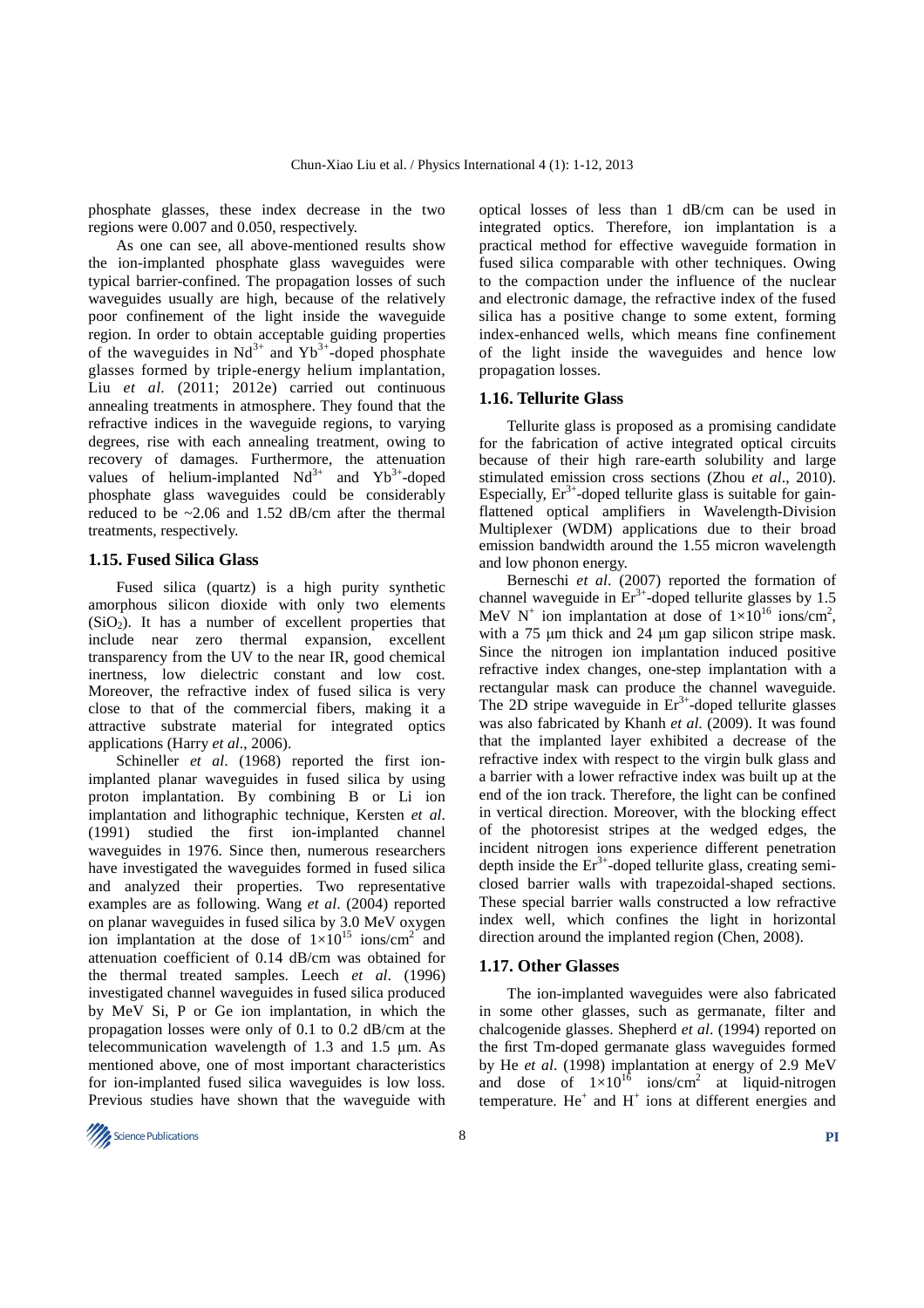doses were used to make optical waveguides in filter glasses by Okur and Townsend (1997). Recently, Qiu and Narusawa (2010) have reported on the fabrication of planar optical waveguides in gallium lanthanum sulphide glasses by 350 keV proton implantation at a fluence of  $1\times10^{15}$  ions/cm<sup>2</sup>.

# **1.18. Applications**

 Ion-implanted glass waveguides have been already used for applications, including second harmonic generation, waveguide amplifiers and waveguide lasers. Since the nonlinear susceptibility is preserved or only slightly reduced in the ion-implanted waveguide, ion implantation possibly is one of the most effective methods to obtain optical waveguides with applications in Second Harmonic Generation (SHG). Babsail *et al*. (1991) reported on the second-harmonic generation in ion-implanted quartz planar waveguides. In recent years Er-Doped Waveguide Amplifiers (EDWA) have attracted particular attention for their wide applications in telecommunication for compensation of optical signal losses at ~1.5 µm. Liu *et al*. (2004) produced EDWA in  $Er^{3+}/Yb^{3+}$  co-doped phosphate glasses through focused proton beam writing with energy of 2.0 MeV and doses of  $1 \times 10^{14}$ -1 $\times 10^{15}$  ions/cm<sup>2</sup>. The results showed that the maximum net gain of the waveguide amplifiers at 1.534 µm wavelength was measured to be  $\sim$ 1.72 dB/cm with 100 mW pump power at 975 nm wavelength. Waveguide lasers often show low pumping thresholds and enhanced efficiencies with respect to bulk lasers, due to the optical intensities of the waveguide layers are higher than that of the bulk. Shepherd *et al*. (1994) demonstrated 1.9-µm waveguide laser in Tm: lead germanate glasses fabricated by helium-ion implantation.

# **2. CONCLUSION**

 In this review we have focused on the development of ion-implanted waveguides in optical glasses, including the fabrication methods, properties and applications. With combination of photolithography technique, channel waveguides could be fabricated by ion implantation. The optimization of the waveguide parameters can be achieved by suitable annealing treatments. Based on ion-implanted glass waveguides, second harmonic generation, waveguide amplifiers and waveguide lasers have been realized for practical applications.

#### **3. ACKNOWLEDGEMENT**

 This study was financially supported by the National Natural Science Foundation of China (Grant Nos. 61077070, 10876009, 51002181 and 61177084) and the



Open Research Fund of State Key Laboratory of Transient Optics and Photonics, Chinese Academy of Sciences.

# **4. REFERENCES**

- Babsail, L., G. Lifante and P.D. Townsend, 1991. Second-harmonic generation in ion-implanted quartz planar waveguides. Applied Phys. Lett., 59: 384- 386. DOI: 10.1063/1.105466
- Berneschi, S., G.N. Conti, I. Banyasz, A. Watterich and N.Q. Khanh *et al*., 2007. Ion beam irradiated channel waveguides in  $Er<sup>3+</sup>$ -doped tellurite glass. Applied Phys. Lett., 90: 121136-121138. DOI: 10.1063/1.2717085
- Chandler, P.J. and F.L. Lama, 1986. A new approach to the determination of planar waveguide profiles by means of a non-stationary mode index calculation. Opt. Acta: Int. J. Opt., 33: 127-143. DOI: 10.1080/713821921
- Chen, F., 2008. Construction of two-dimensional waveguides in insulating optical materials by means of ion beam implantation for photonic applications: Fabrication methods and research progress. Crit. Rev. Solid State Mater. Sci., 33: 165-182. DOI: 10.1080/10408430802310868
- Chen, F., 2009. Photonic guiding structures in lithium niobate crystals produced by energetic ion beams. J. Applied Phys., 106: 081101-081129. DOI: 10.1063/1.3216517
- Chen, F., X.L. Wang and K.M. Wang, 2007a. Development of ion-implanted optical waveguides in optical materials: A review. Opt. Mater., 29: 1523- 1542. DOI: 10.1016/j.optmat.2006.08.001
- Chen, F., X.L. Wang, X.S. Li, L.L. Hu and Q.M. Lu *et*   $al$ , 2002. Ion-implanted waveguides in  $Nd<sup>3+</sup>$ -doped silicate glass and  $Er^{3+}/Yb^{3+}$  co-doped phosphate glass. Applied Surf. Sci., 193: 92-101. DOI: 10.1016/S0169-4332(02)00212-X
- Chen, F., Y. Tan and D. Jaque, 2009. Ion-implanted optical channel waveguides in neodymium-doped yttrium aluminum garnet transparent ceramics for integrated laser generation. Opt. Lett., 34: 28-30. DOI: 10.1364/OL.34.000028
- Chen, F., Y. Tan, L. Wang, Q.M. Lu and H.J. Ma, 2007b. Oxygen ion-implanted optical channel waveguides in Nd:  $MgO$ : LiNbO<sub>3</sub>: Fabrication, characterization and simulation. J. Phys. D: Applied Phys., 40: 5824- 5827. DOI: 10.1088/0022-3727/40/19/004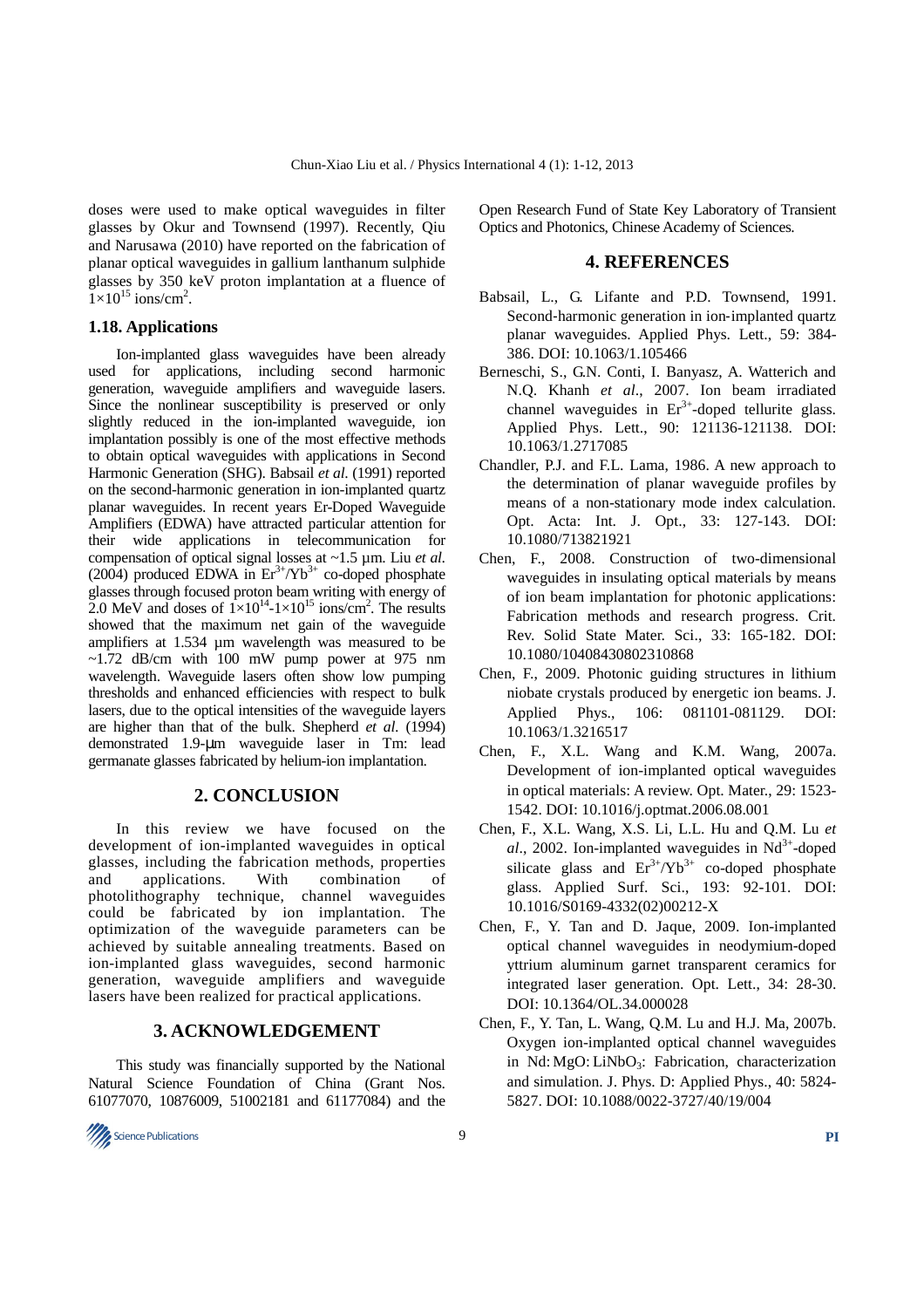- Feuster, M., C. Buchal, E. Sneoks and A. Polman, 1994. Rapid thermal annealing of MeV erbium implanted  $LiNbO<sub>3</sub>$  single crystals for optical doping. Applied Phys. Lett., 65: 225-227. DOI: 10.1063/1.112680
- Fluck, D., D.H. Jundt, P. Gunter, M. Fleuster and C. Buchal, 1993. Modeling of refractive index profiles of  $He^+$  ion-implanted KNbO<sub>3</sub> waveguides based on the irradiation parameters. J. Applied Phys., 74: 6023-6031. DOI: 10.1063/1.355217
- Gumennik, A., A.J. Agranat, I. Shachar and M. Hass, 2005. Thermal stability of a slab waveguide implemented by  $\alpha$  particles implantation in potassium lithium tantalate niobate. Applied Phys. Lett., 87: 251917-251919. DOI: 10.1063/1.2147723
- Harry, G., T. Corbitt, M. Freytsis, D. Ottaway and N. Mavalvala *et al*., 2006. Mechanical loss of laserwelded fused silica fibers. Rev. Sci. Instrum., 77: 023906-023908. DOI: 10.1063/1.2170075
- He, B., B. Yang, J. Lundahl, S. Fredrikson and J. Hillert, 1998. The myelin basic protein gene in multiple sclerosis: Identification of discrete alleles of a 1.3 kb tetranucleotide repeat sequence. Acta Neurol. Scand. 97: 46-51. PMID: 9482678
- Jaque, D. and F. Chen, 2009. High resolution fluorescence imaging of damage regions in H+ ion implanted  $Nd:MgO:LiNbO<sub>3</sub>$  channel waveguides. Applied Phys. Lett., 94: 011109-011111. DOI: 10.1063/1.3064164
- Jiang, S., T. Luo, B.C. Hwang, F. Smekatala and K. Seneschal et al., 2000. Er<sup>3+</sup>-doped phosphate glasses for fiber amplifiers with high gain per unit length. J. Non-Cryst. Solids, 263-264: 364-368. DOI: 10.1016/S0022-3093(99)00646-8
- Johnson, C.M., M.C. Ridgsway and P.W. Leech, 1996. Thermal annealing of implantation-induced compaction for improved silica waveguide performance. Applied Phys. Lett., 69: 984-986. DOI: 10.1063/1.117103
- Kakarantzas, G., A. Ortigosa-Blanch, T.A. Birks, P.S.J. Russell and L. Farr *et al*., 2003. Structural rocking filters in highly birefringent photonic crystal fiber. Opt. Lett., 28: 158-160. DOI: 10.1364/OL.28.000158
- Kersten, D.J., P. Mamassian and D. Knill, 1991. Moving cast shadows generate illusory object trajectories. Investig. Ophthalmol. Visual Sci., 32: 1179-1179.
- Khanh, N.Q., S. Berneschi, I. Banyasz, M. Brenci and M. Fried *et al*., 2009. Fabrication of channel waveguides in  $Er^{3+}$ -doped tellurite glass via  $N^+$  ion implantation. Nucl. Instrum. Methods B, 267: 2327- 2330. DOI: 10.1016/j.nimb.2009.03.042
- Kip, D., S. Aulkemeyer and P. Moretti, 1995. Low-loss planar optical waveguides in strontium barium niobate crystals formed by ion-beam implantation. Opt. Lett., 20: 1256-1258. DOI: 10.1364/OL.20.001256
- Leech, P.W., M.C. Ridgway and M.F. Faith, 1996. Channel waveguides formed in fused silica and silica-on-silicon by Si, P and Ge ion implantation. IEE Proc. Optoelect., 143: 281-286. DOI: 10.1049/ip-opt:19960355
- Li, S.L., K.M. Wang, F. Chen, X.L. Wang and G. Fu *et al*., 2005. Property studies of optical waveguide formed by 6.0 MeV carbon ion implantation into Nd:silicate glass. J. Phys. D: Applied Phys., 38: 2899-2903. DOI: 10.1088/0022-3727/38/16/023
- Liu, C.X., B. Peng, W. Wei, S. Cheng and W.N. Li *et al*., 2013. Low-dose carbon-implanted planar waveguides in  $Er^{3+}/Yb^{3+}$  co-doped silicate glasses. Nucl. Instr. Methods Phys. Res. Sec. B: Beam Inter. Mater. Atoms, 295: 85-88. DOI: 10.1016/j.nimb.2012.11.010
- Liu, C.X., S. Cheng, H.T. Guo, W.N. Li and W. Wei *et al.*, 2012c. Optical properties of Yb<sup>3+</sup>-doped silicate glasses waveguides formed by low-dose oxygen ion implantation and effects of annealing. Optik-Int. J. Light Elect. Opt. DOI: 10.1016/j.ijleo.2012.05.019
- Liu, C.X., S. Cheng, H.T. Guo, W.N. Li and X.H. Liu *et al*., 2012d. Proton-implanted optical planar waveguides in  $Yb^{3+}$ -doped silicate glasses. Nucl. Instrum. Methods B, 289: 18-21. DOI: 10.1016/j.nimb.2012.08.004
- Liu, C.X., S. Cheng, J.H. Zhao, W.N. Li and W. Wei *et al*., 2012a. Monomode optical planar and channel waveguides in  $Yb^{3+}$ -doped silicate glasses formed by helium ion implantation. Opt. Laser Technol., 44: 2323-2326. DOI: 10.1016/j.optlastec.2012.04.033
- Liu, C.X., S. Cheng, W.N. Li, W. Wei and B. Peng, 2012b. Monomode optical waveguides in  $Yb^{3+}$ doped silicate glasses produced by low-dose carbon ion implantation. Jpn. J. Applied Phys., 51: 052601- 052604. DOI: 10.1143/JJAP.51.052601
- Liu, C.X., T. Liu, X.H. Liu, W. Wei and B. Peng, 2011. Helium-implanted optical planar waveguides in  $Nd^{3+}$ -doped phosphate glass. Chin. Phys. Lett., 28: 114205-114205. DOI: 10.1088/0256- 307X/28/11/114205
- Liu, C.X., W.N. Li, W. Wei and B. Peng, 2012e. Optical planar waveguides in  $Yb^{3+}$ -doped phosphate glasses produced by He<sup>+</sup> ion implantation. Chin. Phys. B, 21: 074211-074211. DOI: 10.1088/1674- 1056/21/7/074211

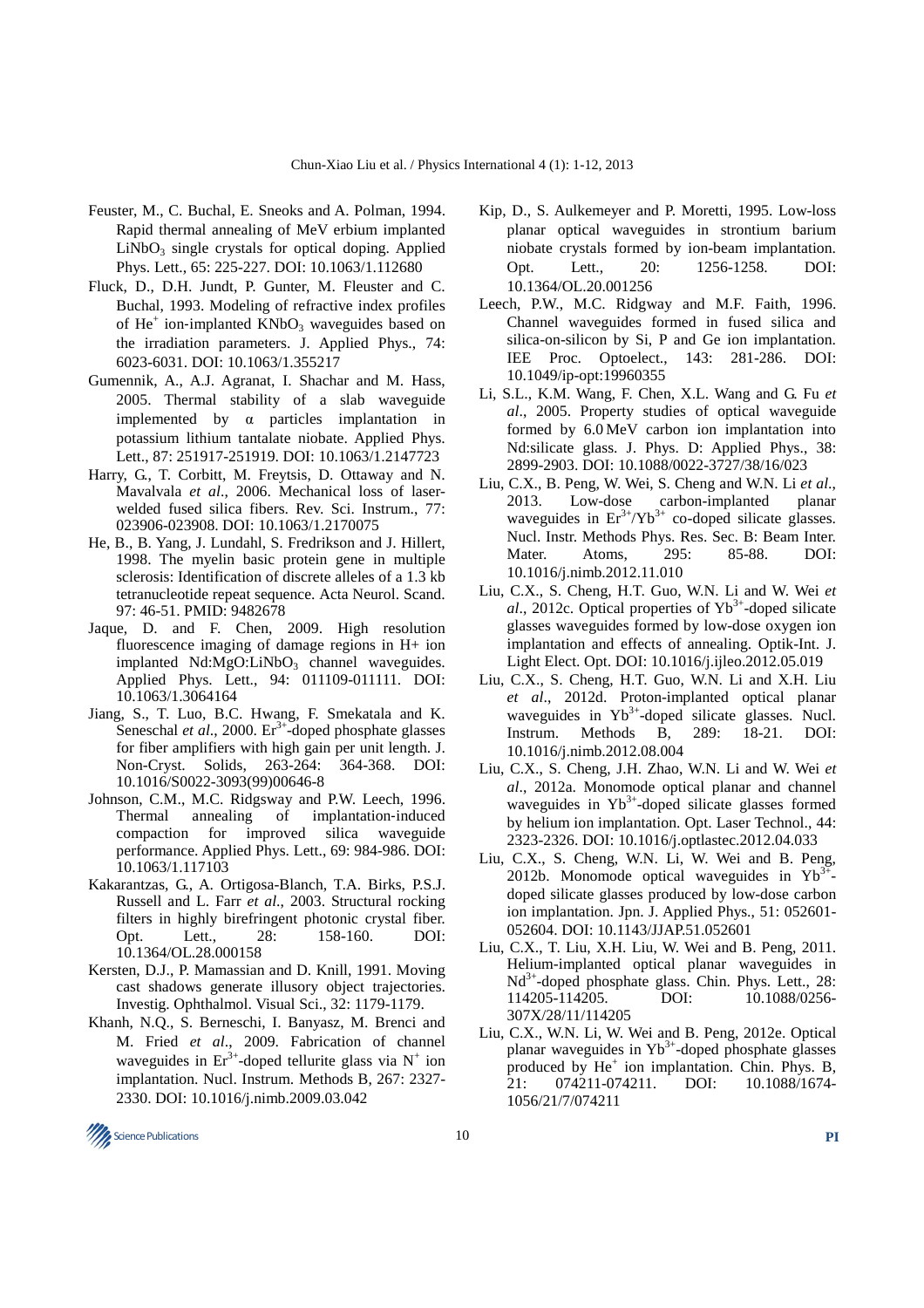- Liu, K., E.Y.B. Puna, T.C. Sum, A.A. Bettiol and J.A.V. Kan *et al*., 2004. Erbium-doped waveguide amplifiers fabricated using focused proton beam writing. Applied Phys. Lett., 84: 684-686. DOI: 10.1063/1.1644922
- Mairaj, A.K., A.M. Chard, D.P. Shepherd and D.W. Hewak, 2002. Laser performance and spectroscopic analysis of optically written channel waveguides in neodymium-doped gallium lanthanum sulphide glass. IEEE J. Sel. Top. Quantum Elect., 8: 1381- 1388. DOI: 10.1109/JSTQE.2002.806672
- Murphy, E.J., 1999. Integrated Optical Circuits and Components: Design and Applications. 1st Edn., CRC Press, New York, ISBN-10: 0824775775, pp: 468.
- Najafi, S.I., T. Touam, R. Sara, M.P. Andrews and M.A. Fardad, 1998. Sol-Gel glass waveguide and grating on silicon. J. Lightwave Technol., 16: 1640-1646.
- Nolte, S., M. Will, J. Burghoff and A. Tuennermann, 2003. Femtosecond waveguide writing: A new avenue to three-dimensional integrated optics. Applied Phys. A Mater. Sci. Process., 77: 109-111.
- Okur, I. and P.D. Townsend, 1997. Waveguide formation by He<sup>+</sup> and H<sup>+</sup> ion implantation in filter glass containing nanoparticles. Nucl. Instrum. Methods Phys. Res. Sec. B: Beam Inter. Mater. Atoms, 124: 76-80. DOI: 10.1016/S0168-583X(97)00103-1
- Psaila, N.D., R.R. Thomson, H.T. Bookey, A.K. Kar and N. Chiodo *et al*., 2007. Er:Yb-doped oxyfluoride silicate glass waveguide amplifier fabricated using femtosecond laser inscription. Applied Phys. Lett., 90: 131102-131104. DOI: 10.1063/1.2716866
- Qiu, F. and T. Narusawa, 2010. Proton-implanted planar waveguide in gallium lanthanum sulphide glass. Jpn. J. Applied Phys., 49: 092503-092505. DOI: 10.1143/JJAP.49.092503
- Ramaswamy, R.V. and R. Srivastava, 1988. Ionexchanged glass waveguides: A review. J. Lightw. Technol., 6: 984-1000. DOI: 10.1109/50.4090
- Ramponi, R., R. Osellame and M. Marangoni, 2002. Two straightforward methods for the measurement of optical losses in planar waveguides. Rev. Sci. Instrum., 73: 1117-1121. DOI: 10.1063/1.1448143
- Regener, R. and W. Sohler, 1985. Loss in low-finesse  $Ti:LiNbO<sub>3</sub>$  optical waveguide resonators. Applied Phys. B, 36: 143-147. DOI: 10.1007/BF00691779
- Righini, G.C., S. Pelli, M. Brenci, M. Ferrari and C. Duverger *et al*., 2001. Active optical waveguides based on Er- and Er/Yb-doped silicate glasses. J. Non-Cryst. Solids, 284: 223-229. DOI: 10.1016/S0022-3093(01)00406-9
- Schineller, E.R., R.P. Flam and D.W. Wilmot, 1968. Optical waveguides formed by proton irradiation of fused silica. J. Opt. Soc. Am., 58: 1171-1173. DOI: 10.1364/JOSA.58.001171
- Shepherd, D.P., D.J.B. Brinck, J. Wang, A.C. Tropper and D.C. Hanna *et al*., 1994. 1.9-µm operation of a Tm:lead germanate glass waveguide laser. Opt. Lett., 19: 954-956. DOI: 10.1364/OL.19.000954
- Sum, T.C., A.A. Bettiol, K. Liu, M.Q. Ren and E.Y.B. Pun *et al*., 2005. Proton beam writing of erbiumdoped waveguide amplifiers. Nucl. Instru. Methods Phys. Res. Sec. B: Beam Inter. Mater. Atoms, 231: 394-399. DOI: 10.1016/j.nimb.2005.01.089
- Svecova, B., J. Spirkova, S. Janakova and M. Mika, 2008. Ion-exchanged optical waveguides fabricated in novel  $Er^{3+}$  and  $Er^{3+}/Yb^{3+}$ -doped silicate glasses: Relations between glass composition, basicity and waveguide properties. Mater. Sci. Eng.: B, 149: 177- 180. DOI: 10.1016/j.mseb.2007.11.019
- Tan, Y., F. Chen, D. Jaque, W.L. Gao and H.J. Zhang *et al*., 2009. Ion-implanted optical-stripe waveguides in neodymium-doped calcium barium niobate crystals. Opt. Lett., 34: 1438-1440. DOI: 10.1364/OL.34.001438
- Tan, Y., F. Chen, L.L. Hu, P.F. Xing and Y.X. Chen *et al*., 2007. Ridge optical waveguide in an  $Er^{3+}/Yb^{3+}$  codoped phosphate glass produced by He<sup>+</sup> ion implantation combined with  $Ar^+$  ion beam etching. J. Phys. D: Applied Phys., 40: 6545-6548. DOI: 10.1088/0022-3727/40/21/013
- Townsend, P. and J. Olivares, 1997. Laser processing of insulator surfaces. Applied Surf. Sci., 109-110: 275- 282. DOI: 10.1016/S0169-4332(96)00621-6
- Townsend, P.D., P.J. Chandler and L. Zhang, 1994. Optical Effects of Ion Implantation. 1st Edn., Cambridge University Press, Cambridge, ISBN-10: 0521394309, pp: 296.
- Valle, G.D., R. Osellame, N. Chiodo, S. Taccheo and G. Cerullo *et al*., 2005. C-band waveguide amplifier produced by femtosecond laser writing. Opt. Exp., 13: 5976-5982. DOI: 10.1364/OPEX.13.005976
- Veasey, D.L., D.S. Funk, N.A. Stanford and J.S. Hayden, 1999. Arrays of distributed-Bragg-reflector waveguide lasers at 1536 nm in Yb/Er codoped phosphate glass. Applied Phys. Lett., 74: 789-791. DOI: 10.1063/1.123368
- Veasey, D.L., D.S. Funk, P.M. Peters, N.A. Sanford and G.E. Obarski *et al*., 2000. Yb/Er-codoped and Ybdoped waveguide lasers in phosphate glass. J. Non-Cryst. Solids, 263-264: 369-381. DOI: 10.1016/S0022-3093(99)00677-8